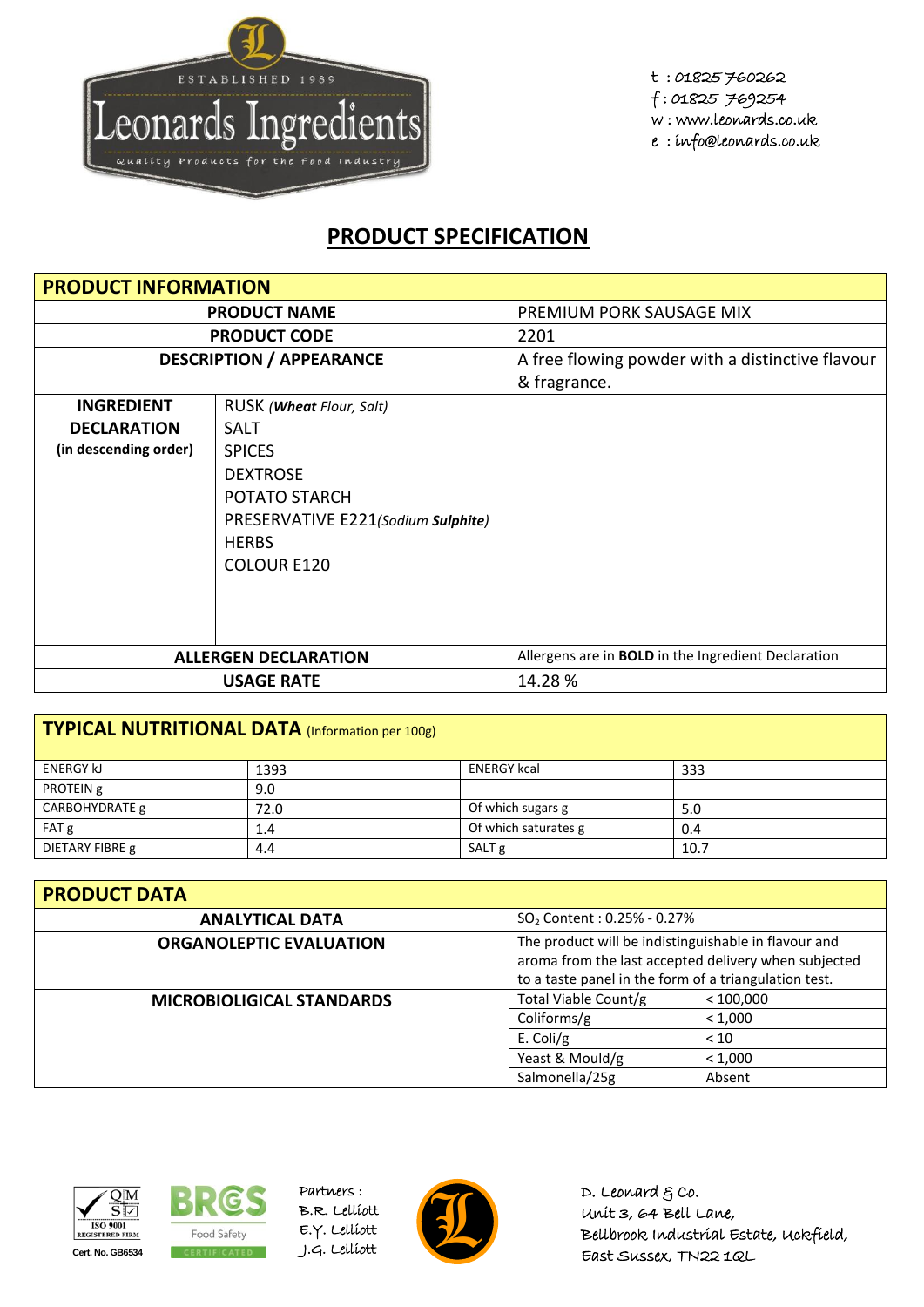

t : 01825 760262 f : 01825 769254 w : www.leonards.co.uk e : info@leonards.co.uk

| <b>STORAGE &amp; PACKAGING</b>    |                                                                                                                           |
|-----------------------------------|---------------------------------------------------------------------------------------------------------------------------|
| <b>PACKAGING</b>                  | EITHER: 1.362 Kg in a 220 gauge, food grade, heat-seal polyethene bag. Twelve bags in a                                   |
|                                   | double walled cardboard box. $OR: 0.681$ Kg in a 220 gauge, food grade, heat-seal                                         |
|                                   | polyethene bag. Five bags in a double walled cardboard box.                                                               |
| <b>LABELLING</b>                  | Best Before Date, Batch Code, Product Name and Product Code, Weight                                                       |
| <b>STORAGE</b>                    | In sealed containers in a cool, dry place, away from direct sunlight and free from<br>infestation                         |
| <b>SHELF LIFE</b>                 | Twelve months from date of manufacture when stored under recommended conditions.                                          |
| <b>HANDLING PROCEDURES</b>        | Normal good manufacturing procedures for non hazardous food ingredients apply                                             |
| <b>LEGISLATION &amp; WARRANTY</b> | The product will be produced in accordance with all current relevant EU Legislation. The                                  |
| <b>STATEMENT</b>                  | information provided is given in good faith and is based upon the product data supplied by<br>the raw material suppliers. |
| <b>CONFIDENTIALITY</b>            | This specification and the information contained within it remains the property of D.                                     |
|                                   | Leonard & Co. and must not be disclosed to any third party without the prior written<br>consent of D. Leonard & Co.       |

| <b>CONTAINS</b>                                             | Yes/No | <b>Source</b>   | <b>Present</b> | <b>Present</b> |
|-------------------------------------------------------------|--------|-----------------|----------------|----------------|
|                                                             |        |                 | on Line        | <b>On Site</b> |
| Cereals containing Gluten: wheat, rye, barley, oats, spelt, | Υ      | <b>Rusk</b>     |                |                |
| kamut and their hybridized strains.                         |        |                 |                |                |
| <b>Eggs</b>                                                 | N      |                 | N              | N              |
| <b>Fish</b>                                                 | N      |                 | N              | N              |
| <b>Crustaceans</b>                                          | N      |                 | N              | N              |
| <b>Peanuts</b>                                              | N      |                 | N              | N              |
| Soybeans                                                    | N      |                 | v              |                |
| Milk from all species                                       | N      |                 | v              | v              |
| <b>Nuts</b>                                                 | N      |                 | N              | N              |
| <b>Celery</b>                                               | N      |                 | ۷              | v              |
| Mustard all forms originating from the mustard plant        | N      |                 | Y              | v              |
| including oils                                              |        |                 |                |                |
| Sesame seeds                                                | N      |                 | v              | v              |
| Sulphur dioxide and sulphites (>10mg/kg)                    | ٧      | Sodium Sulphite | v              | v              |
| <b>Lupins</b>                                               | N      |                 | N              | N              |
| <b>Molluscs</b>                                             | N      |                 | N              | Ν              |

| <b>Raw Material Breakdown (additives and processing aids):</b> |                                                                                                                   |  |  |
|----------------------------------------------------------------|-------------------------------------------------------------------------------------------------------------------|--|--|
| Ingredient                                                     | <b>Contains</b>                                                                                                   |  |  |
| Salt                                                           | Anticaking agent E535                                                                                             |  |  |
| Rusk                                                           | Wheat Flour, Salt, raising agent E503                                                                             |  |  |
| Wheat Flour                                                    | Wheat Flour (WHEAT flour, Calcium Carbonate (E170), Iron, Nicotinamide (Vit B3), Thiamine Hydrochloride (Vit B1)) |  |  |
|                                                                |                                                                                                                   |  |  |

| <b>PRODUCT SUITABILITY</b> |   |                |                                          |
|----------------------------|---|----------------|------------------------------------------|
| Vegetarians                | ⌒ | Halal          | $\overline{\phantom{a}}$ - not certified |
| Vegan                      | ⌒ | Kosher         | - not certified                          |
| <b>Gluten Free</b>         | ᄉ | <b>GM Free</b> |                                          |



BRG. Food Safety **Cert. No. GB6534** CERTIFICATED J.G. Lelliott



Partners :

D. Leonard  $g$  co. Unit 3, 64 Bell Lane, Bellbrook Industrial Estate, Uckfield, East Sussex, TN22 1QL